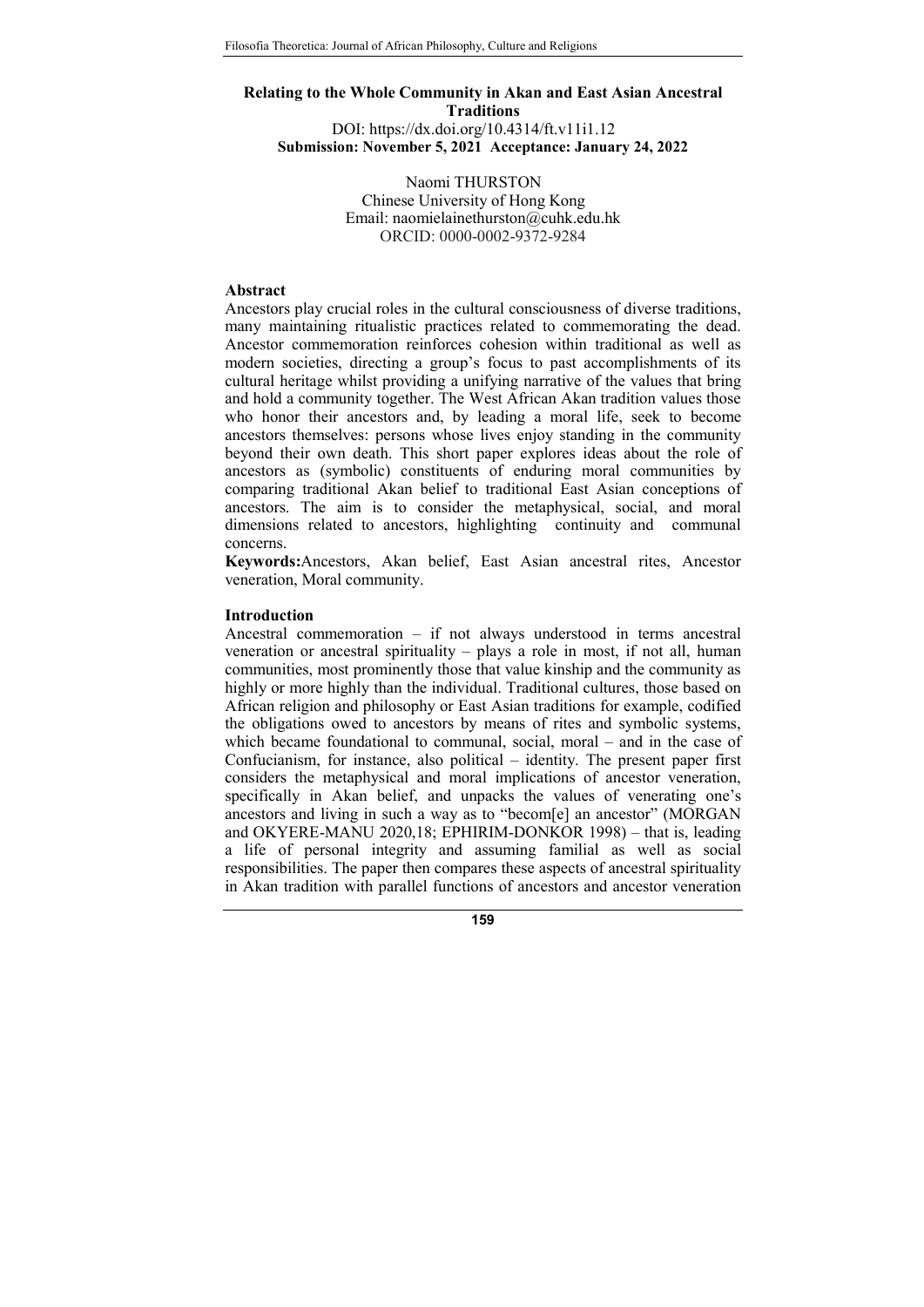in East Asian traditions, citing examples from traditional Chinese conceptions and Korean ethnographic accounts in which communal commemoration, giving ancestors their moral due, and acknowledging ancestors' enduring meaning for spiritual and moral guidance feature prominently in the continuation of community life, stability, and human flourishing.

By means of an exploratory cross-cultural comparison, which is not systematic but draws on selected elements in Akan thought also found in East Asian ancestor traditions that survive in some cases to this day, it becomes clear that while the symbolic and other functions of ancestors differ widely across traditions, from an ethnographic perspective, ancestral bonds are affective and can be endowed with meanings particular to an individual person or family<sup>1</sup>; on another level, ancestors play a role in the moral and ethical formation of communities, whether the perfected elder or the master teacher himself (Confucius) – as do, to draw further comparisons, the saints of Catholic tradition, Jewish patriarchs, and, for Protestants, the ancestral exemplars of blameless living and faith in God from Abel to Christ.

### Significance and Functions of Ancestors

 $\overline{a}$ 

In Akan tradition, becoming an ancestor means embarking on a path of enlightenment that requires virtuous conduct through ethical living marked, in particular, by generativity (EPHIRIM-DONKOR 1998), but also, according to Ephirim-Donkor, the acquisition of material wealth and status as an elder in the community (1998, 129-30). Thus, the pursuit of the status of ancestor itself is perceived as a contribution to societal functioning and cohesion. Moreover, as Wiredu explains with reference to the function of ancestors in African societies generally:

> what death means is the departure of the animating spirit from the bodily frame. To the spirit itself, therefore, the death of a person, by definition, has no terrors. It leaves the body and betakes itself to a territory adjacent to the earth or underneath it where, in the capacity of an ancestor, it dedicates itself to a single objective, namely, the promotion of the well-being of the living.

> … in African discourse [ancestors] are not only spoken of as 'persons,' but also as beings possessed of a moral maturity and spiritual power superior to that of mortals. Their manner of interacting with the living betokens these moral and spiritual qualities: they are

<sup>&</sup>lt;sup>1</sup> Mbiti, for example, notes that in African societies generally, the spirits of the departed – the "livingdead" – continue to interact with their families in different ways, but only up to four or five generations, or until the last family member who knew them passes on. In other words, those acting as intermediaries between the spiritual world and the living are persons with relationships and emotional ties to the families left behind (1990, 82-3). As William Lakos explains, a similar process of 'replacing' the ancestors occurred in Chinese tradition: "Once the family shrine had accumulated too many ancestors (tablets) the oldest and least remembered would be ceremoniously disposed of – usually by burning or by moving to a clan or lineage hall or temple" (2010, 30).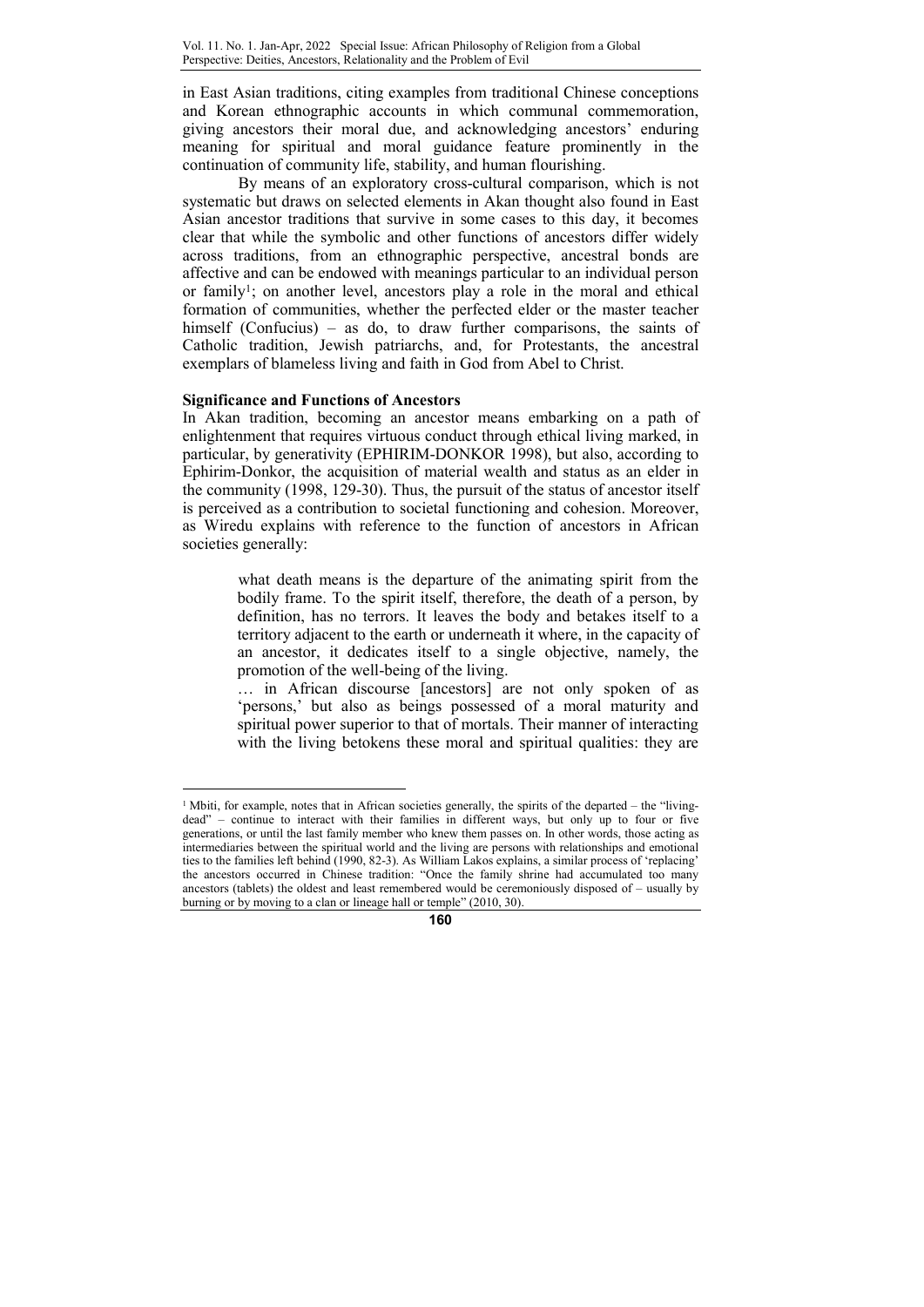widely believed to reward good conduct and punish bad conduct. (2012, 30)

Wingo, paraphrasing Wiredu, moreover, introduces the Akan ancestor as "the culmination of the process of becoming a person whose memory serves as a moral exemplar to the living that guides the moral journey of the Akan" (2017, Section 1.Para 14). 'Memory' is an important keyword here, since memory and honoring by recalling or commemorating, as understood in the context of this discussion have wider universal and historical application than ancestor 'worship'<sup>2</sup> or the notion that ancestors intervene tangibly in the lives of their living relatives, which many traditions allow for, including within East Asian and African ancestral beliefs, but other religious traditions might deny or associate specifically with the occult.

African communitarian tradition sanctions the mutuality between individual identity and a person's communal belonging rather than condoning the prioritizing of one to the exclusion of the other; mutual concern – including a consciously affirmed relationality between the living and the dead – perpetuates continuing linkages with elders, which in turn encourages "paternal care on the part of the ancestors and filial piety on the part of the living" (MENKITI 2004,130; qtd. in MORGAN & OKYERE-MANU 2020,28, emphases added). West African Akan ontology promotes moral action within the community by describing a hierarchy of beings according to which humans can, upon completing a morally virtuous life, become ancestors who continue their lives after death as spirits able to interact with the living (MORGAN & OKYERE-MANU 2020,15). The honor of "becoming an ancestor" is not universally bestowed but makes certain demands on the living; members of a given community are held to high moral standards, which in turn benefits both individuals and strengthens the communities they live in.

What then *is* an ancestor, according to Akan thought? Wingo, again referencing Wiredu, explains:

Those who become ancestors are those who, through their imagination, intelligence, and empathetic identification with their fellow human beings, excel not in spite of but because of all the challenges that are put before them. After having lived a full life, they obtain their 'ticket' (to use Wiredu's imagery) to the ancestral world and are reincarnated into service-ancestors. (2017: Section 1.Para 14)

Gyekye, who emphasizes the humanistic and human-centered genesis of African traditional thought, when acknowledging the religious dimensions of morality and its enforcement, also notes the practical functions of ancestors:

 2 Morgan & Okyere-Manu reiterate that "ancestors are not worshipped by African people. This is an error or misrepresentation by some scholars, Western and African alike. This error has been observed by the likes of Zulu, Wiredu, Dzobo and Sarpong. Zulu (2002, 476), for instance, remarks that ancestors are considered to be human beings, and Africans worship God alone" (2020, 16).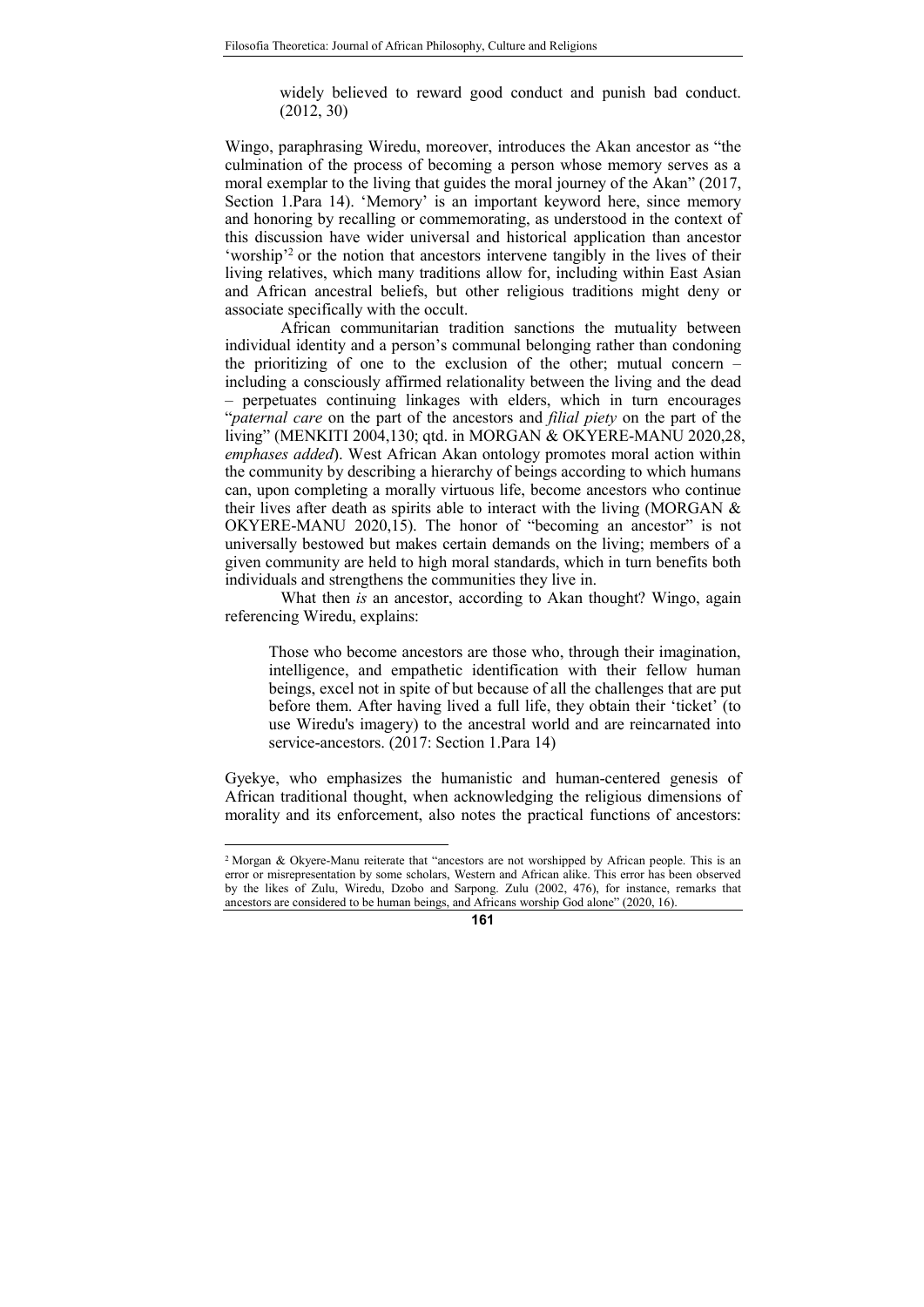"because the ancestors (ancestral spirits) are also supposed to be interested in the welfare of the society (they left behind), including the moral life of the individual, religion constitutes part of the sanctions that are in play in matters of moral practice" (2011: Section 5.Para 12). In other words, ancestors play a practical moral, rather than merely spiritual or symbolic function, which can extend to the function of direct intervention in the business of the living through punishment or rewards for those 'left behind.'

# Ancestral Spirituality and Community Formation

No culture survives without some narrative contemplation of its past, a recalling of the foundational figures contributing to its self-understanding, and memory of the historical representatives – symbolic, legendary, or otherwise – of its essential values. While culture is in constant flux, crosses borders and is innovatively adapted and readapted by new bearers all the time, the common consciousness of a community relies on the acknowledgement of common ancestry; where new cultural resources are introduced, the identity-forming presence of ancestors cannot simply be erased. This is true, for example, in religious conversion, as one New Testament scholar, Edison Muhindo Kalengyo, points out when discussing the role of ancestors among Ganda Christians, insisting that Christians' beliefs in ancestors "are not misguided and should not be judged or condemned as pagan" (2009, 49). In fact, suggests Kalengyo, biblical texts offer theological "parallels" to ancestor veneration in the Christian recalling of ancestors as spiritual examples or guides:

> the principle of ancestorship in Christian theology does not contradict Jesus Christ – the Messiah. African Christians need not be ashamed … for it is impossible (at least in the case of the Ganda) to disassociate ourselves from our roots – the ancestors. We need to identify with the ancestors in the expression and celebration of our Christian faith and life. (2009, 50, emphasis added)

Kalengyo points to the well-known "cloud of witnesses" in the New Testament epistle to the Hebrews as one example of "the presence of ancestors in Christian theology" (2009, 50) and documents how other African Christian traditions have incorporated mentions of ancestors, or "faithful ancestors," in their Christian creeds or eucharist prayers. For Christians, in the celebration of the eucharist, so Kalengyo, Jesus is the "chief ancestor" (2009, 62-63).

The history of Christian mission is filled with diverse encounters and clashes between the westernized religion and traditional cultures that prize ancestral spirituality from contexts as intimate as the domestic sphere to ancestor worship in larger kin groups (see LAKOS 2010, 30) to the imperial or state cult. When European Jesuits and other orders sought to establish a Catholic presence in late Ming and early Qing dynasty China, the most famous aspect of this history of accommodation – or the failure of that policy – remains be the 17th to 18th-century Chinese Rites Controversy, still the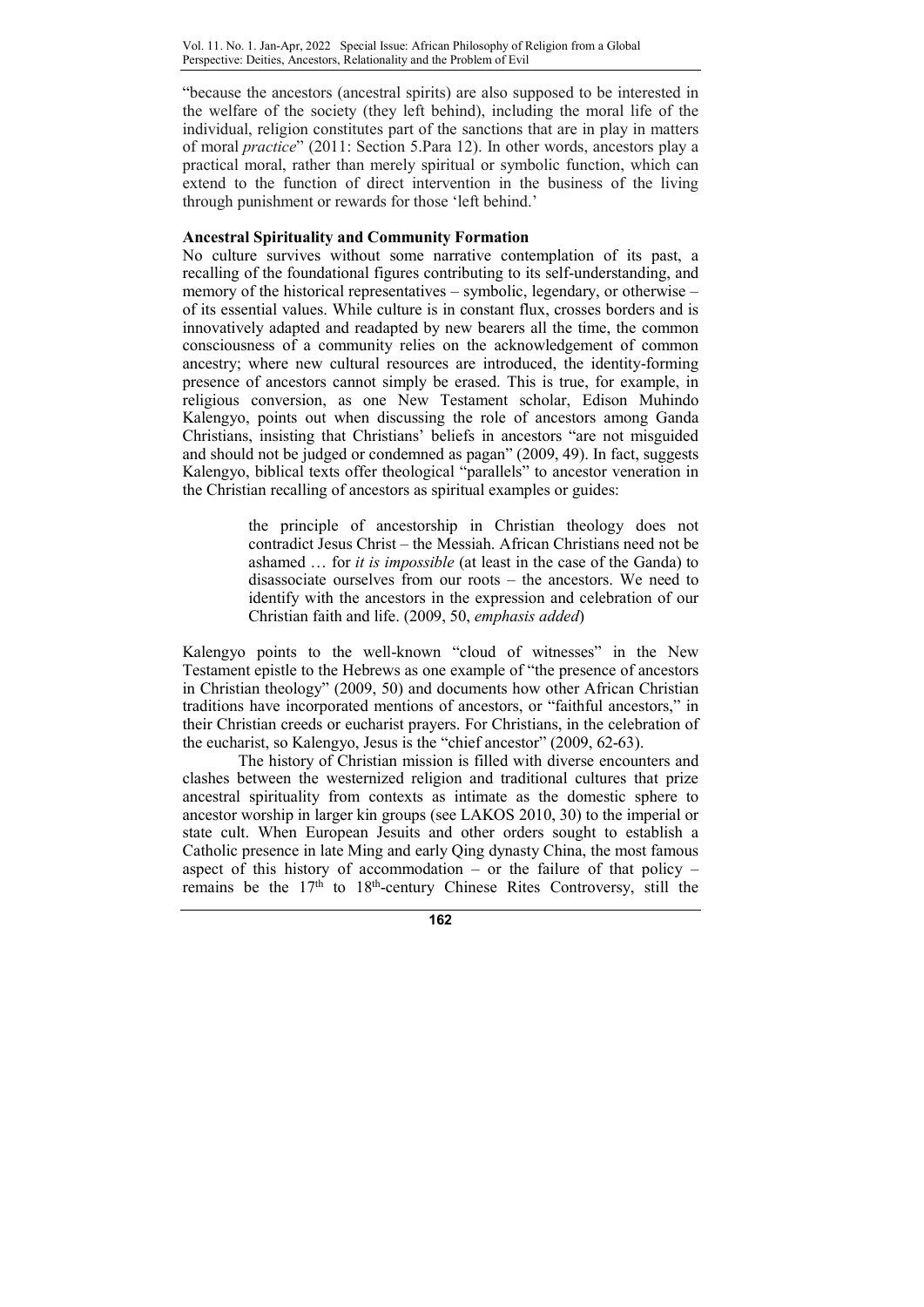standard textbook example in the longstanding encounter between Chinese culture and the 'foreign religion' (yangjiao 洋教 in Chinese, an epithet by which Christianity is sometimes known in China even today, many centuries after its initial introduction into seventh-century Tang-dynasty China). The Rites Controversy involved such debates as which Chinese translation or transliteration to employ for Deus, or how to render "God" in equivalent Chinese terminology or concepts, and whether participation in the annual official temple ceremonies held in honor of Confucius conflicted with the new religious identities of converted degree-holding elites generally required to attend such ceremonies. However, the controversy also involved the more intimate question of family ancestral spirituality, and on this matter opinions also diverged. Chinese Catholics themselves became involved in the heated debates that ensued across enormous linguistic and cultural barriers. Nicolas Standaert has described the controversy from the perspectives of local Christians who became involved in the debates. Standaert highlights attempts by both Chinese converts and missionaries (those not opposed to the rites) to 'ameliorate' ancestral spirituality, to render it palatable to Catholic sensibilities, by addressing such ambiguities as the actual presence of ancestors in ancestral rites and determining that rites are carried out in respect of the deceased "merely "as if" (i.e., "as if" ancestors' souls are present, although not really present)" (2018,63). Jesuits and other, though not all other, missionaries understood the centrality of such rites and the detrimental effects that the demand for wholesale abolition upon conversion would entail.

I mention these examples of the enduring significance of ancestors in the context of converted Christian communities so as to highlight their constitutive meaning for traditional societies beyond purely religious imperatives: ancestors are integral to the webs of meaning and relational morality formed within these communities, which in the case of many postcontact African traditions provide an all-important building block for developing full personhood<sup>3</sup>; this is true among the Akan, who constitute up to about 50% of Ghana's population and roughly 40% of the population of the Republic of Côte d'Ivoire. In Akan belief, individuality and communality are closely interlinked and interdependent; ancestral spirituality illustrates this relationship, as Busia notes, by prioritizing the bonds of blood:

the blood relatives, the group of kinsfolk held together by a common origin and a common obligation to its members, to those who are living and those who are dead …The individual is brought up to think of himself [sic.] in relation to this group and to behave always in such a

 $\overline{a}$ 

<sup>&</sup>lt;sup>3</sup> Note: On personhood and the communal, see Wiredu and Gyekye's edited volume, [Person and Community]. While Gyekye does not hold, as does Wiredu, that personhood is something to be achieved throughout one's lifetime rather than a quality that all humans, including newborn babies, possess, both thinkers hold that communality is an inherently human quality and that "a person is by nature a social (communal) being," as Gyekye also concedes, notwithstanding his emphasis on other aspects that also constitute the nature of a person (1992, 106).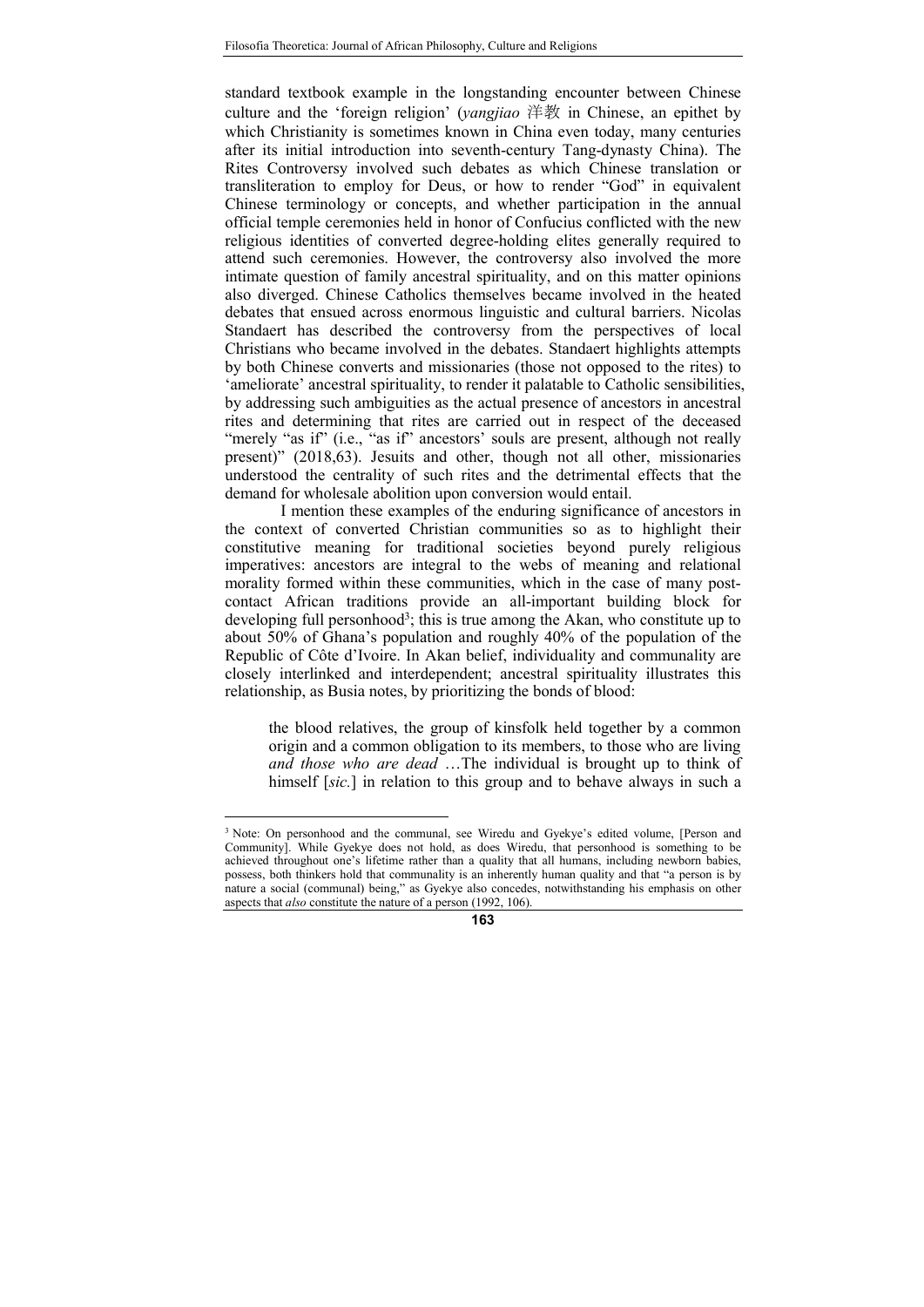way as to bring honor and not disgrace to its members. The ideal set before him is that of mutual helpfulness and cooperation within the group of kinsfolk. (BUSIA, quoted in GBADEGESIN 2001,133, emphasis added)

In what follows, I will reflect on the metaphysical, social, and moral dimensions of ancestor veneration in Akan ontology and traditional (religious) conceptions and, along the way, try to compare these with some East Asian understandings of ancestors, highlighting shared concerns of continuity and communal responsibility which the homage paid to ancestors reinforces.

# The Metaphysical Meaning of Ancestors: Relating to the Whole Community

Whether manifesting as prayers, libations or other ritualized enactments, the explicit acknowledgement of ancestors' ongoing spiritual presence within a community continues to play a meaningful role in communities shaped by post-contact African traditional ideals. Even among groups who have converted to other religions such as Christianity or Islam, ancestor veneration constitutes a powerful spiritual legacy that has outlasted colonization, political upheaval and religious change. One scholar of African Religious Traditions, Jacob K. Olupona, recalls a harvest ceremony in a Christian church in Nigeria that, during the singing of a familiar Christian tune, was marked by a "dull" atmosphere until the organist struck up a war song in honor of an ancestral lineage that the people knew well and identified with in that area (2001b, 68). This immediately struck a chord with those present: suddenly the congregation came alive, "the whole church just stood up in response and in respect to the lineage," and "everyone went wild in the church" (2001b, 68-69).

Whether in African or numerous East-Asian traditions, ancestors 'live on,' and they often do so recognized as spirits who are present and can interfere. While Morgan and Okyere-Manu clearly reiterate the point that "ancestor veneration" is not "ancestor worship" (2020,16), a distinction stressed by John S. Mbiti, who traces this obfuscation to early European anthropology (1990, 8), the spiritual and ontologically superior status of ancestors is not denied. At the same time, family relations are reenacted, and interconnections between the spiritual presence of deceased ancestors and their living descendants are shown to underscore the continuity and wholeness of a community, as Mbiti explained elsewhere:

the departed, whether parents, brothers, sisters or children, form part of the whole family, and must therefore be kept in touch with their surviving relatives. Libation and the giving of food to the departed are tokens of fellowship, hospitality and respect; the drink and food so given are symbols of family continuity and contact. "Worship" is the wrong word to apply in this situation; and Africans themselves know very well that they are not "worshipping" the departed members of their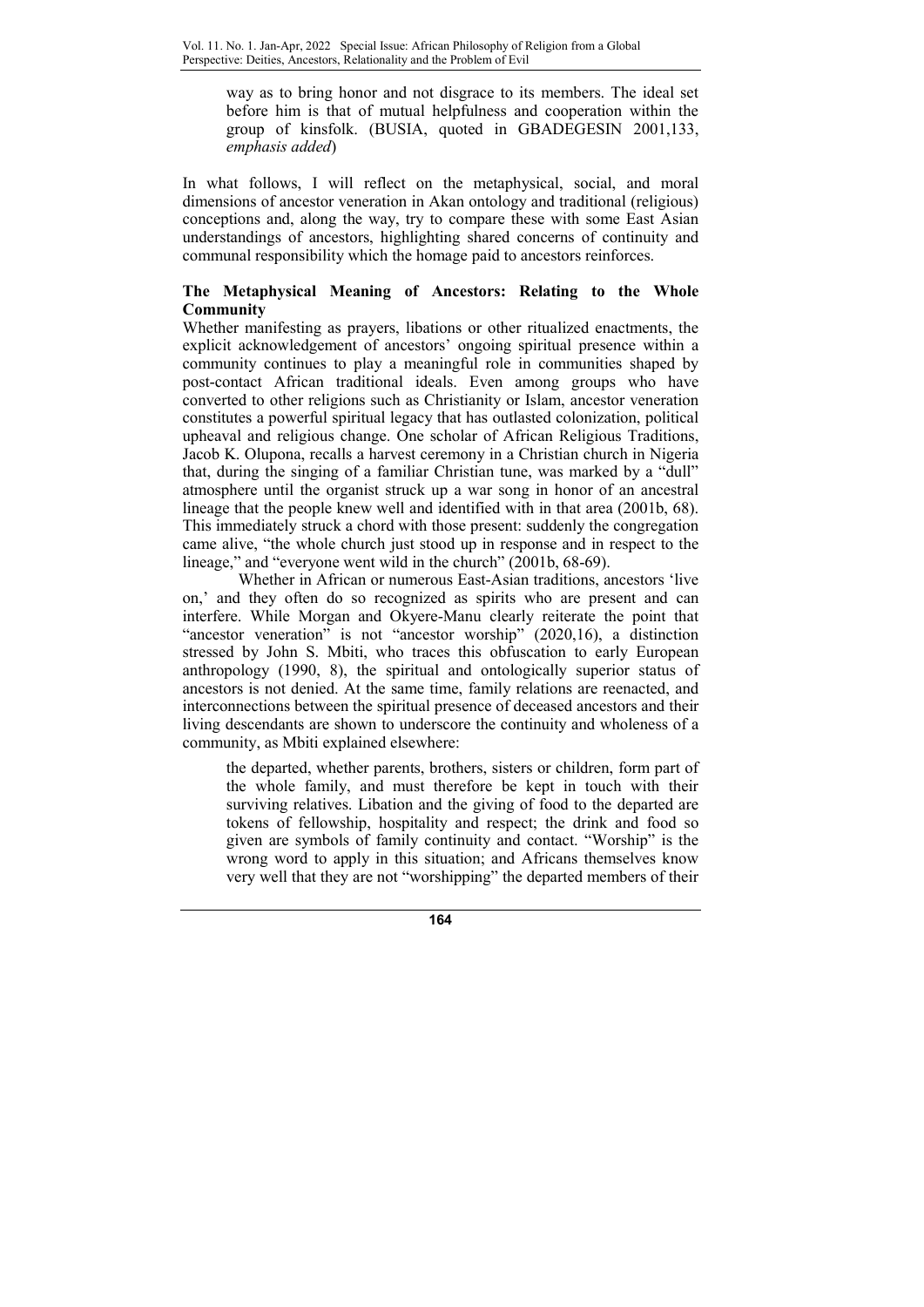family. It is almost blasphemous, therefore, to describe these acts of family relationships as "worship." (1990, 8-9)

Morgan and Okyere-Manu introduce the place of ancestors in the Akan ontological hierarchy. Ancestors are grouped with beings directly below God, with "various kinds of spirits (smaller gods and the spirits of ancestors)" (2020,14). Spiritual beings care for the spiritual needs of human beings, who themselves are both spiritual and physical. Humans' physical needs are met in turn by physical beings such as non-human animals, plants, and inanimate objects, which are below humans in the ontological hierarchy. Corresponding to the Akan embeddedness within the community of ancestors and their living descendants is thus a "metaphysical worldview" (2020,11) that establishes a hierarchy within which these various beings have their place and fulfill their familial and communal roles. The awareness of community as extending beyond the living to include, in particular, morally exemplary, ancestors is one that is at least distantly inherent in human cultures universally (EPHIRIM-DONKOR 1998, xi). However, spiritual alienation from ancestors, biological or otherwise, is a unique characteristic of modern life, as the German Christian theologian Jürgen Moltmann (1926-) has lamented:

In modern societies the individual consciousness of being oneself drives out the collective sense of existing within a succession of generations. This destroys all community with the dead. The dead are then 'dead' in the modern sense. That is, they no longer exist, they no longer have any significance, and are no longer perceived. We no longer take account of our ancestors. …In this way, in modern societies the living have come to dominate the dead. (2004,131)

Traditional East-Asian cultures and philosophies value an ongoing connectedness with ancestors, as anthropologist Laurel Kendall has explored in her writing on Korean ancestor rituals. Much like the "community [embracing] both the living and the dead" (MENKITI 2004,130, in MORGAN & OKYERE-MANU 2020,28), "the dead" are still very much part of the community of the living in traditional Korean culture, which persists in the divided nation today. Whether they appear in dream or shamanistic rituals, ancestors may communicate with their living relatives in intimate, personalized ways: "That the dead feel, that they continue to express emotions appropriate to a mother, father, child, sibling, or spouse, is affirmed in stories, dreams, and séance appearances (KENDALL 2001,137). All this suggests a presence of ancestors that has tangible consequences in the lives of their living descendants. "Confucius," so Han Yu 韓愈 (768-824 CE) in advocating recognition of mutual influence between Ruists and Mohists,

advocated that the performance of rites to ancestors should be done with reverence, as if those ancestors were present; he ridiculed those who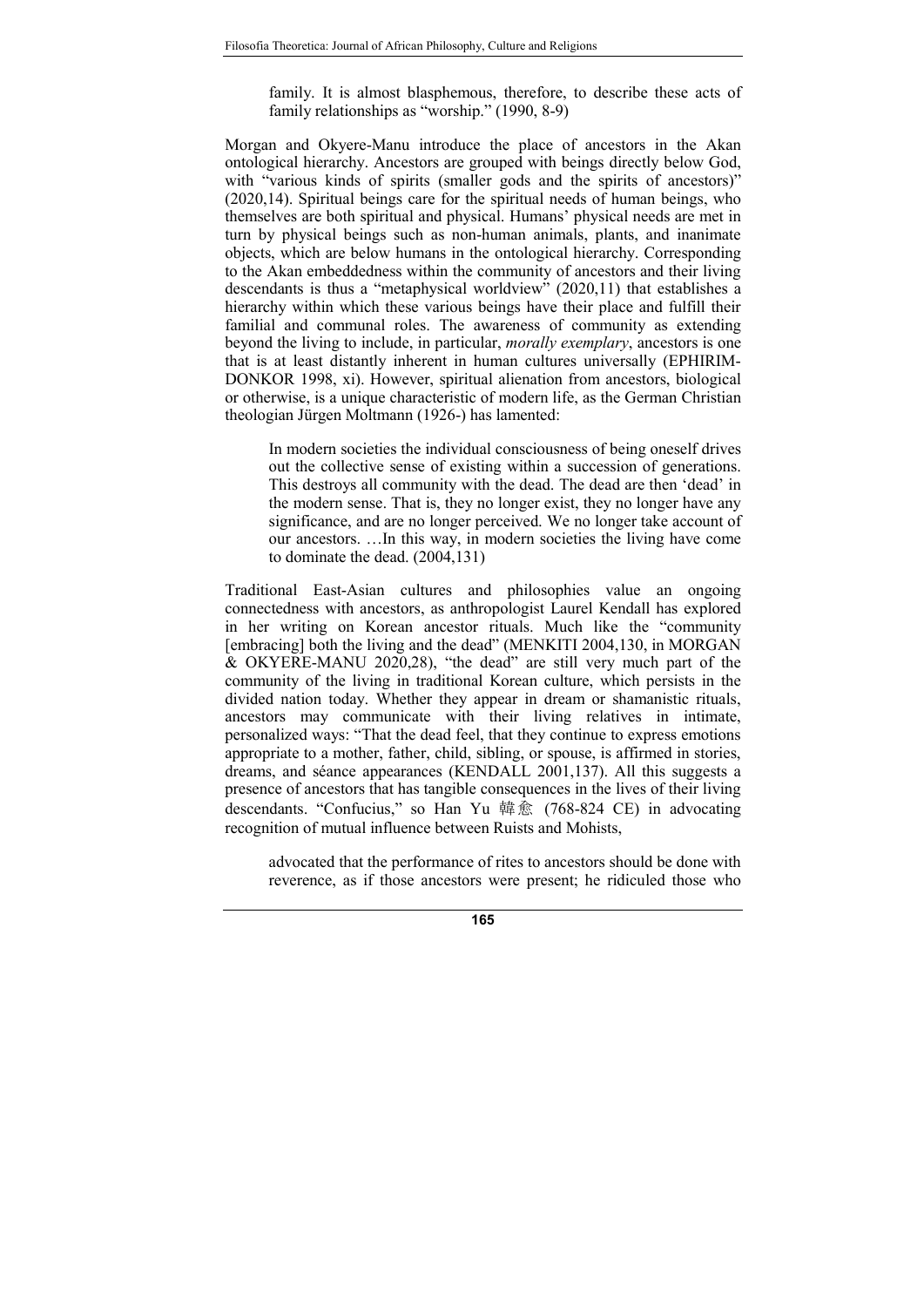paid only lip-service when performing the rites. Isn't this acknowledging the existence of ghosts and spirits? (LI 2020, 68)

In these examples, the presence of ancestors connects the living with the dead in a community of shared kinship and relatedness that stretches beyond physical life and expands the community beyond its present-focused spiritual confinement. The inclusive outlook of the Akan with regard to the expansion of community beyond generational divides, a position irrelevant to futureoriented modern cultures, despite the modern emphasis on inclusivity, finds a parallel in the Akan embrace of the universal: "Humanity has no boundary," which, according to Gyekye, expresses the African perception of the unity of all human beings (2004, 17, 98).

# The Social and Moral Functions of Ancestors: A Durkheimian Metaphor?

Confucius valued individual talent, and used virtuous conduct, speech, governance and culture to praise and direct students, and when a person died but their name was not celebrated this was considered shameful. Isn't this 'elevating the worthy'? (LI 2020, 68)

In his study on "Ancestors and Spirituality in African Society and Culture," Jacob K. Olupona asks why it is that "long after several ancient gods have disappeared from the African pantheon, ancestor beliefs are still as strong as they were in the distant past" (2001, 61). He posits that ancestral rituals constitute an important space linking past and present, connecting the cultures of independent African nation-states today with their pre-colonial histories: "often," Olupona writes, "ancestral ideology is invoked to legitimize ethnic identity reinforced by a bond of unity. Ethnicity and communalism …have served as rallying points for collective community development at the grassroots level" (2001, 61). Faith in ancestors, Olupona maintains, has lasted and served not only as "the main source for cultural revitalization" in postcolonial African contexts, but also as a catalyst for social change. Why it is that ancestors have so tenaciously survived the ravages of past centuries? Indeed, if we think of Chinese or Korean ancestor worship and its longevity into modern and post-modern societies, we will readily turn to its social and political significance. "When formalized," Lakos notes with regard to China, for example, "ancestor worship leads to a bureaucracy. Ancestor worship explains the genesis of bureaucracy and its importance throughout Chinese history."

At this point, one might be tempted to invoke a Durkheimian understanding of traditional rituals connected with ancestors that explains these in terms of the need for social cohesion and coercion, religious practices as functioning within a society to address demands that are not inherently religious (see Kendall). But this functionalist view obscures the fact that ancestors do not merely fill roles within the given social order. Their meanings, as Kendall also points out, are "more particularistic"; the ancestors people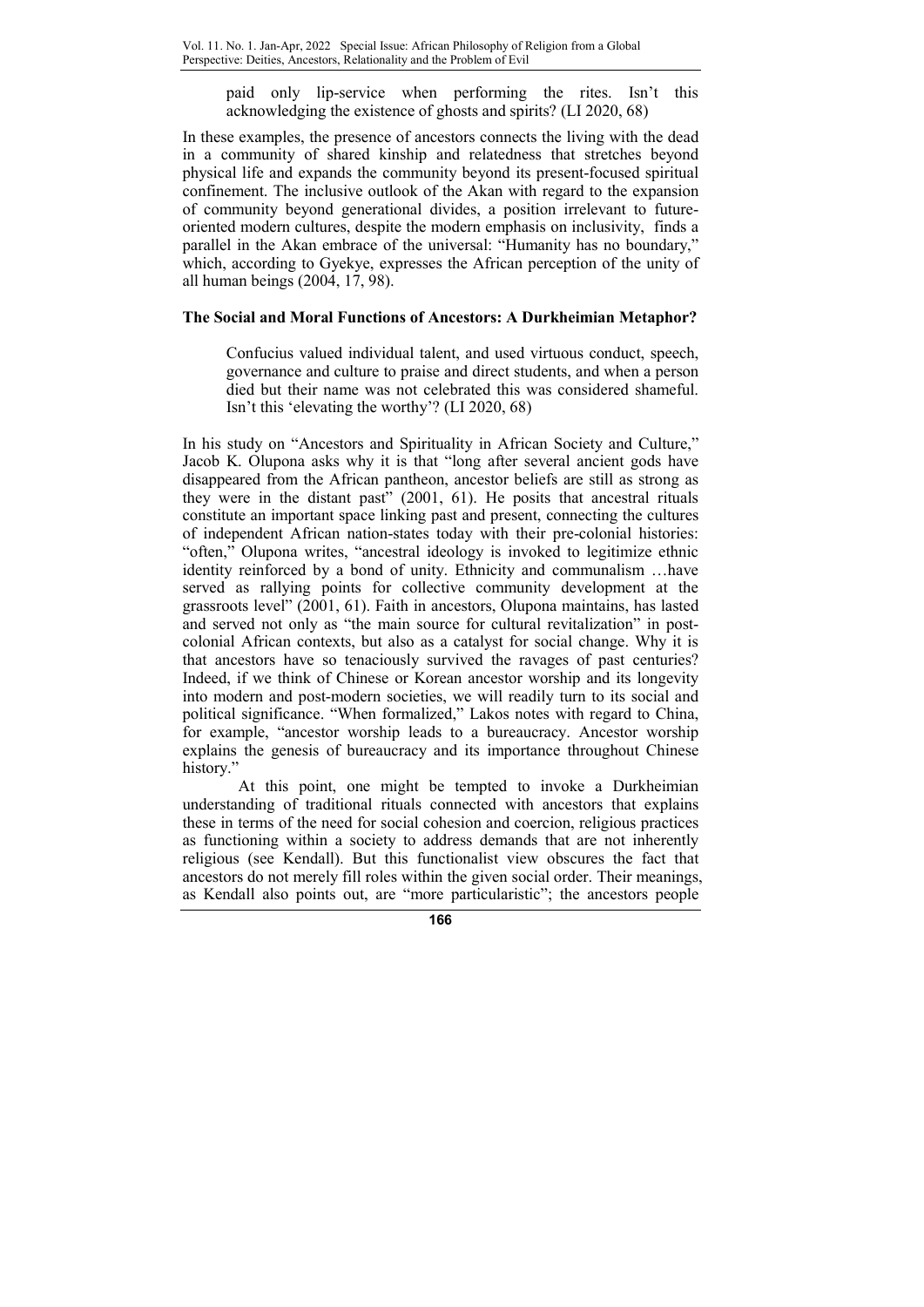relate to after all are most often close relatives, those toward whom one might feel deep love, gratitude, guilt or any mixture of strong and complex, particularistic emotions (2001, 137).

The meaning of ancestors thus exceeds social functionalism. Indeed, as Morgan and Okyere-Manu point out, there is a powerful moral dimension to ancestor belief and veneration, and this moral dimension is relationally defined in terms of kinship. Moreover, ancestors in African traditions can directly interact with and disturb the lives of their living descendants. These interferences are again particularistic and relate to the specific situations and histories of individual families or clans. The moral demands placed on those seeking ancestry status in the Akan faith – the "moral undertones of the Akan belief in ancestors" are outlined as follows (2020,16ff.): first, "living virtuously before one's death," avoiding moral bankruptcy and being trustworthy (leading a "credible life" (2020,18). Moreover, a virtuous member of the community must build a moral legacy and pass this on to his or her children. To attain ancestor status, therefore, a person must have been married and parented children. An exception to this condition applies to those who die an honorable death defending their nation (in war, for example). Thirdly, a person must exhibit good health in life and, fourthly, not die as a result of illness or otherwise prematurely, such as by accident. Children cannot attain the status of ancestor if they die before reaching adulthood; the insane are excluded from this privilege. Overall, the person seeking to become an ancestor must be "hardworking, kind, loving, pacific, respectful, merciful, and a keeper of promises …must keep the right sort of company, speak the truth and be someone who can be trusted to keep secrets" (2020, 22).

Moral blamelessness and a fortunate life come into play in East-Asian Confucian philosophical ancestor traditions, too. As Laurel Kendall has noted: "In the literature on Korea, there is a good deal of discussion on the distinction between ancestors and ghosts. The ancestors are said to be the proper dead who died after a full life and have descendants, and the ghosts are those who didn't make it to a ripe old age, so they still rattle around and disturb the living." Kendall also acknowledges, however, that the practical realities can be complex and involved: not all those dying young are denied the status of ancestor, while not all who reach old age are thus honored: "Reality blurs it, but the basic distinction is clearly there" (2001, 68).

Moral rectitude and ancestor reverence are closely connected in Chinese tradition in the concept of filial piety  $(\frac{1}{2})$ . Parents expected their children to provide for them in old age as they had cared for their children, and as their lives depended on and descended from their ancestors. This reciprocity and recognition would become indicative of general well-being. As seen in one of the core Ruist (Confucian) texts, the *Classic of Rites* (禮記), filial piety, in its most intimate forms, and the wider peace are understood to be connected:

As the people are taught filial piety and brotherly love at home, with reverence toward the elder and diligent care for the aged in the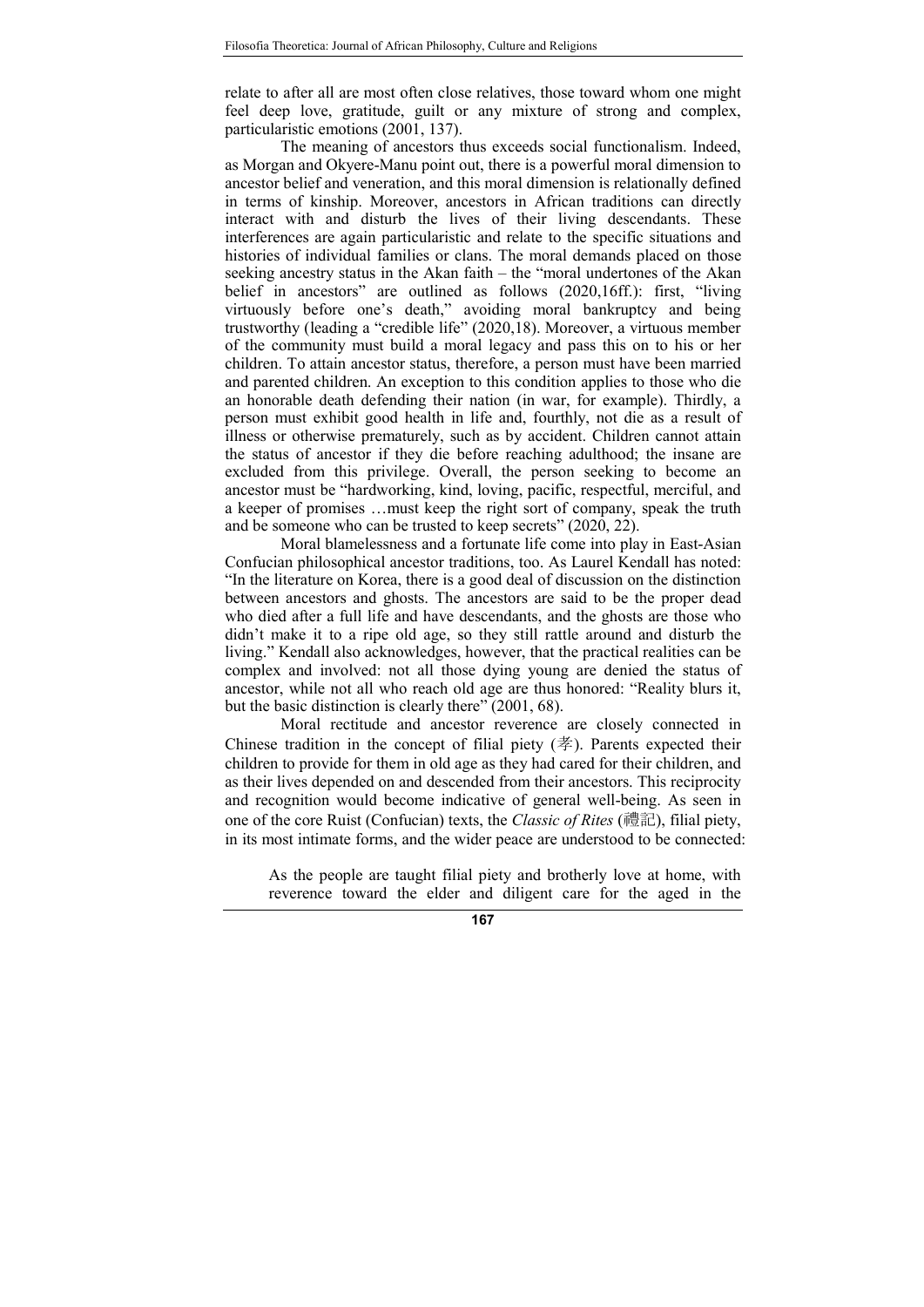community, they constitute the way of a king; and it is along this line that states as well as families will become peaceful. (HSIEH 1968,182, in LAKOS 2010, 76)

Filial piety, in the form of reverence for and proper acknowledgement of ancestors and elders, is not merely a private matter relating to domestic harmony and relational stability within the family but has implications for society at large and the continuity of a community. It is, as Assmann notes with reference to other traditions reaching back to antiquity, a form of commemorating the dead "through which a group goes on living with its dead, keeping them present, and thereby building up an image of its own unity and wholeness, of which the dead naturally form a part (OEXLE 1983: 48ff, qtd. in ASSMANN 2012, 45)<sup>4</sup> .

# Conclusion

From the above, it can be concluded that Akan traditional thought on ancestor veneration and its relevance for incentives that promote life- and communityaffirming human well-being invites a humanist interpretation of ancestors and ancestor reverence (cf.MORGAN & OKYERE-MANU, 2020) that translates well into equivalent ways of relating and relatedness in other traditions. Wiredu and Gyekye in their debate on personhood in African beliefs have put forward different emphases on what constitutes a person, a question that goes to the heart of a humanistic understanding even of this debate because it relates to the question of humanity itself, which might be distinguished from personhood and again from the kind of person, as we have seen in this brief exposé, who might become an ancestor through diligence, living responsibly and being in a position to care for others and have a certain standing among peers. What is troubling in all of this is the question of what happens to those not able or fortunate enough to attain moral and societal prominence – whether the mentally immature, the abandoned, the barren or those killed by an act of nature.

Communal rituals that honor the dead as well as the drive to "become an ancestor" (MORGAN & OKYERE-MANU, 2020,18), can nonetheless be read in humanistic ethical terms. The need to relate to a community of shared and generationally sanctioned meanings beyond the fractured significances of individualistic concerns and existence, while universal, is expressed the world over in diverse ways of appealing and relating to a whole, or ongoing, community; the articulation of this tendency as a value-laden and valuepromoting process that encompasses both individual identity (as individuals pursue the status of ancestor, taking responsibility for their own personal life

 4 In his [Cultural Memory], Assmann divides "memory of the dead" into two kinds: "retrospective and prospective," the second "consist[ing] in "achievement" and "fame" – the manner in which the dead have rendered themselves unforgettable" (2012, 45). While the first is noted as the more original form we have seen that the second is also universal, whether in Akan traditions at the level of kinship or Ruist ancestral spirituality.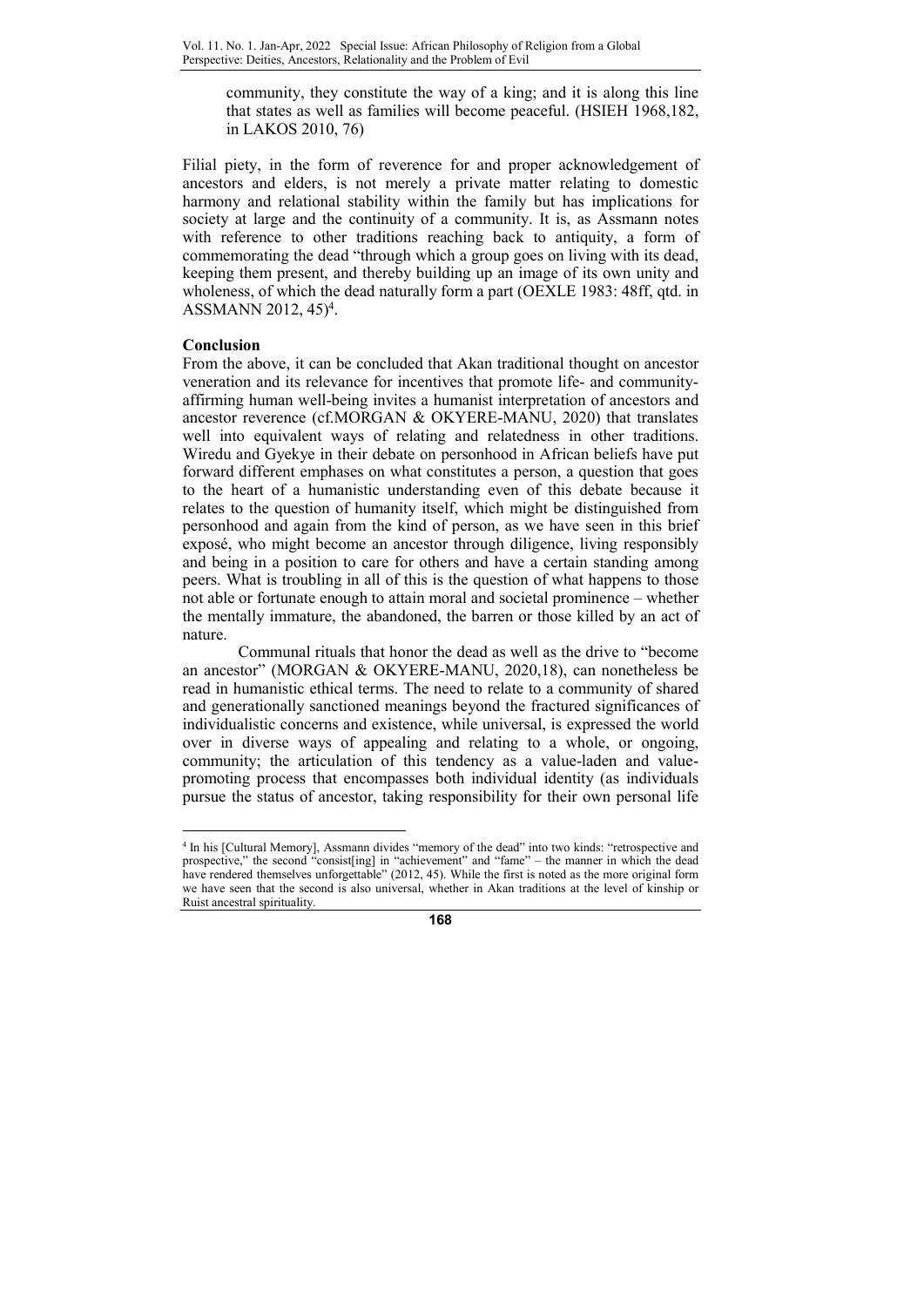choices as part of this pursuit) and communal continuity (since the goals of this orientation promote the harmony and welfare of the community) highlights aspects of shared humanity that future-fixated progress-thinking easily neglects.

That this vision of a shared community – inclusive of the old and young, living and remembered generations, the whole community in short – must not exclude the insane, the immature, or otherwise less privileged is another concern. Thus, the pursuit of ancestry by seeking moral perfection and status as outlined above warrants critique and a counter-emphasis on generativity, as highlighted, for example, in the ethical commitments described in Ephirim-Donkor's [African Spirituality] or Gyekye's vision of a "common humanity."

## Funding Acknowledgements

This publication was made possible through the support of a grant from the John Templeton Foundation and the Global Philosophy of Religion Project at the University of Birmingham. The opinions expressed in this publication are those of the author and do not necessarily reflect the views of these organisations. The author would also like to express her thanks for the generous feedback of the anonymous reviewers (all shortcomings in this piece are my responsibility) and to Luís Cordeiro Rodrigues for his commitment to Sino-African dialogue on philosophy and religion, to which this project has contributed.



#### Relevant Literature

- 1. ASSMANN, Jan. [Cultural Memory and Early Civilization], 2012. New York: Cambridge University Press. Kindle Edition.
- 2. EPHIRIM-DONKOR, Anthony. [African Spirituality: On Becoming Ancestors], 1998. Africa World Press: Trenton. Hardback.
- 3. GBADEGESIN, Segun. "Yoruba Philosophy: Individuality, Community, and the Moral Order," [African Philosophy: An Anthology], pp130-41, 2001. Blackwell: Malden, MA.

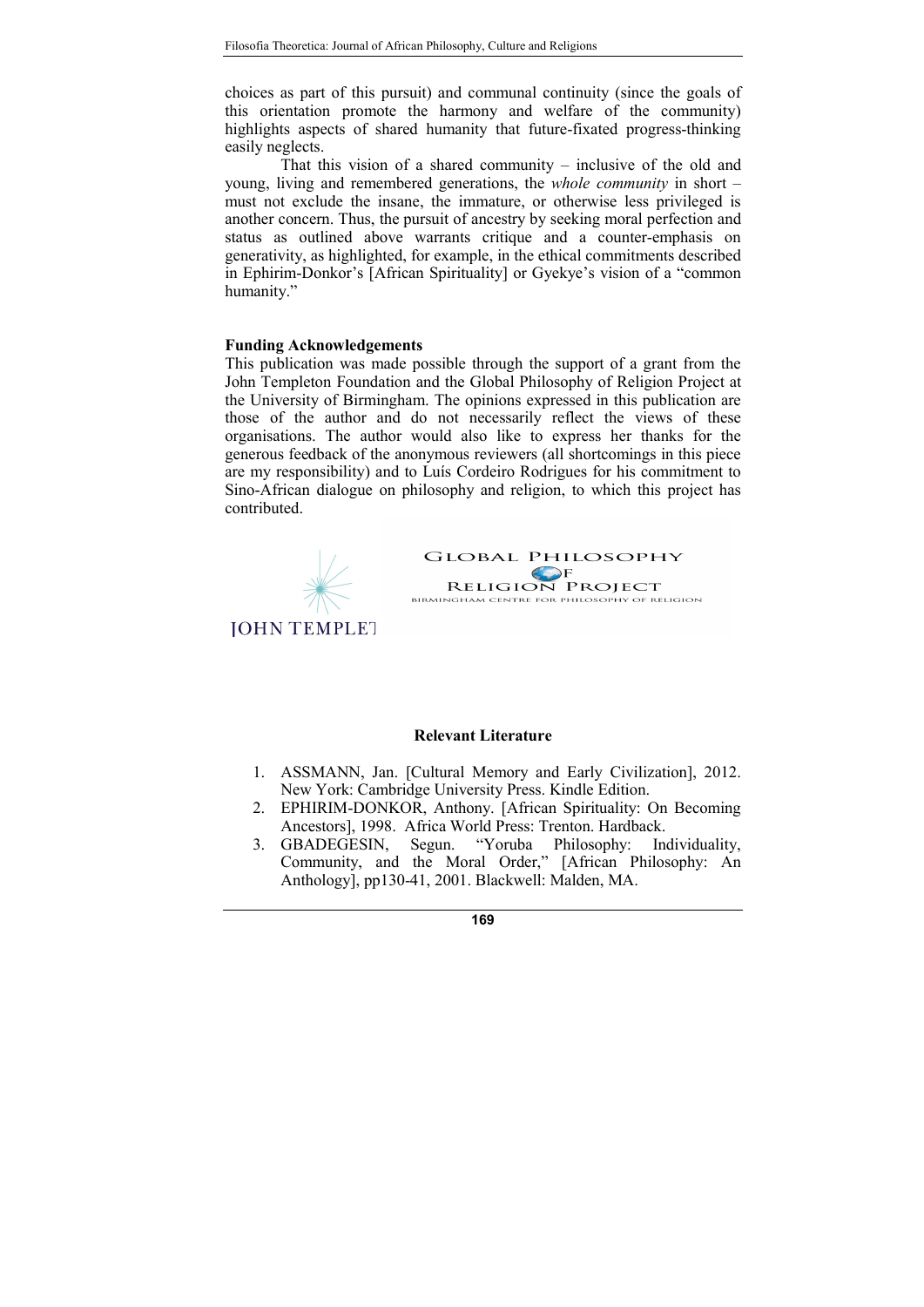- 4. GYEKYE, Kwame. [Beyond Cultures: Perceiving a Common Humanity: Ghanian Philosophical Studies, III], 2004. Accra, Ghana: Washington, D.C.: Ghana Academy of Arts and Sciences; Council for Research in Values and Philosophy. Hardback.
- 5. \_\_\_\_. "African Ethics," [The Stanford Encyclopedia of Philosophy, Edward N. ZALTA Ed.], Fall 2011 Edition. Web. Accessed 16 Dec. 2021. <https://plato.stanford.edu/archives/fall2011/entries/africanethics/>.
- 6. JULLIEN, François. [Es gibt keine kulturelle Identität: Wir verteidigen die Ressourcen einer Kultur], 2017. Frankfurt: Berlin. Paperback.
- 7. KALENGYO, Edison Muhindo. ""Cloud of Witnesses" in Hebrews 12:1 and Ganda Ancestors : An Incarnational Reflection," [Neotestamentica], pp49-68, 2009. Vol 43. No 1. Web.
- 8. KEIGHTLEY, David N. "The Religious Commitment: Shang Theology and the Genesis of Chinese Political Culture," [History of Religions], pp211-25, 1978. Vol 17. No 3/4. Web.
- 9. KENDALL, Laurel. "Encounters with Korean Ancestors: Rituals, Dreams, and Stories," [Ancestors in Post-contact Religion: Roots, Ruptures, and Modernity's Memory, Steven J. FRIESEN Ed.], pp135- 56, 2001. Harvard University Press: Cambridge. Hardback.
- 10. LAKOS, William. [Chinese Ancestor Worship], 2010. Cambridge Scholars Publishing: Newcastle upon Tyne. E-book.
- 11. LI, Zehou 李澤厚. [A History of Classical Chinese Thought], 2020. Routledge: Milton. E-book.
- 12. MBITI, John S. [African Religions and Philosophy], 1990. Heinemann: Oxford. Hardback.
- 13. MENKITI, Ifeanyi A. "Physical and Metaphysical Understanding: Nature, Agency, and Causation in African Traditional Thought" [African Philosophy: New and Traditional Perspectives, Lee M. BROWN Ed.], pp107-35, 2004. Oxford University Press: Oxford. Ebook.
- 14. MOLTMANN, Jürgen. [In the End, the Beginning: The Life of Hope], 2004. Fortress: Minneapolis. Paperback.
- 15. MORGAN, Stephen Nkansah & OKYERE-MANU, Beatrice, "The Belief In And Veneration Of Ancestors In Akan Traditional Thought: Finding Values For Human Well-Being," [Alternation Special Edition,] pp11-31, 2020. Vol 30. Web.
- 16. OLUPONA, Jacob K. "To Praise and to Reprimand: Ancestors and Spirituality in African Society and Culture," [Ancestors in Postcontact Religion: Roots, Ruptures, and Modernity's Memory, Steven J. FRIESEN Ed.], pp49-66, 2001a. Harvard University Press Cambridge.